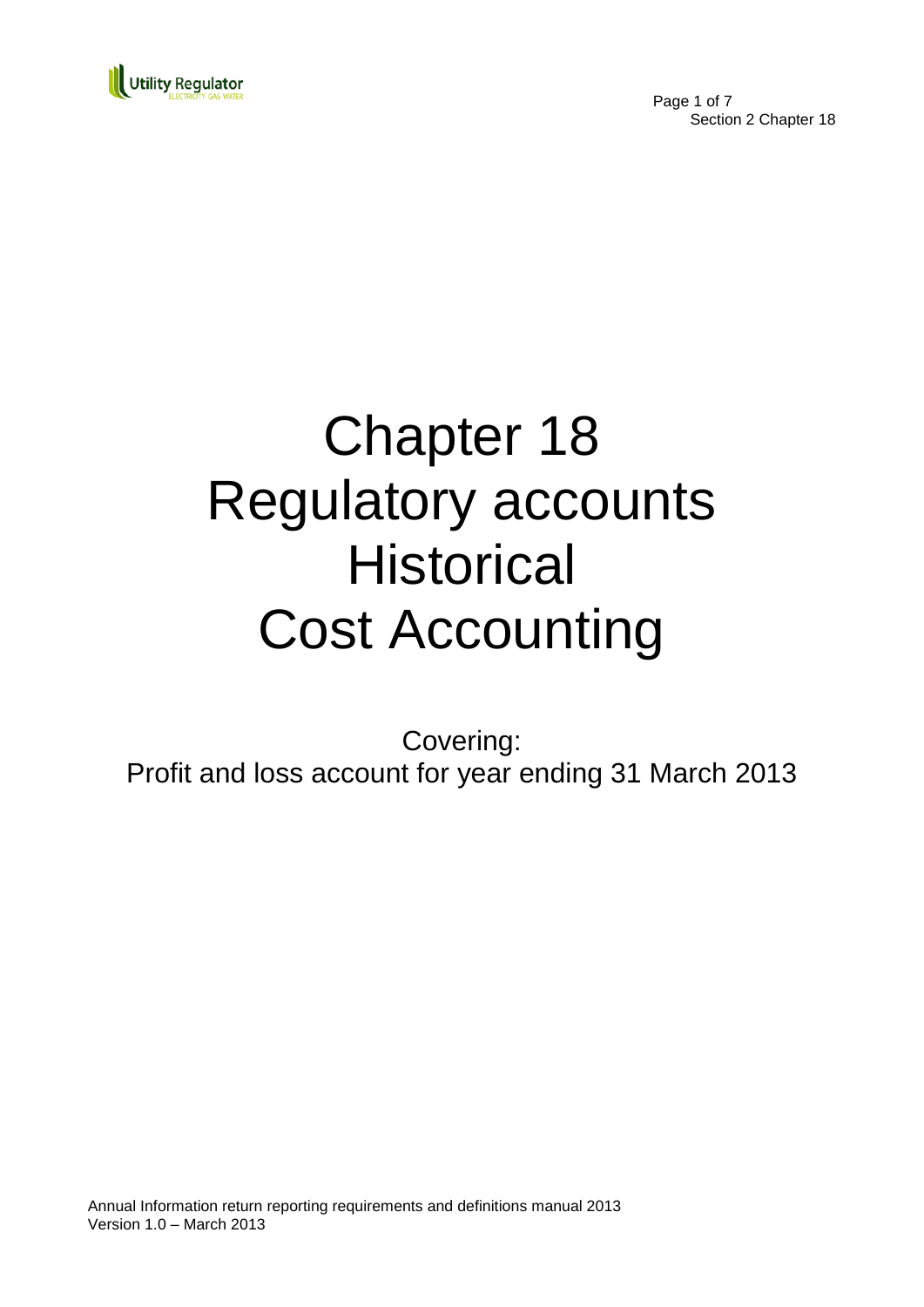

## **Chapter 18 Regulatory accounts Historical Cost Accounting**

#### **Guidance**

The reporting requirements relate to the appointed business and table 18 is no exception. It should be completed for the profit and loss account of the appointed business only.

#### **Company commentary**

Should NI Water take advantage of the materiality threshold under Condition F to declare only the total profit and loss account of the appointed business in its published regulatory accounts it should provide a summary of the non-appointed results in the commentary to this table by type of activity. This should include "turnover", "other operating income", "operating profit" and "other income", operating costs and historic cost depreciation.

Exceptional charges or income should be commented upon and quantified, as should the headings under which they are included in the profit and loss account. Any differences in the accounting treatment of items under the historic as compared to the current cost basis should be noted. An example of this is the basis of infrastructure renewal charges.

Profits attributable to minority interests (where applicable) should be shown as extraordinary items and noted separately.

The PPP element of line 2 (operating costs) and line 3 (historical cost depreciation), if any, should be disclosed separately in commentary.

#### **PPP presentation**

PPP charges should be presented by schemes (i.e. Alpha, Omega and Kinnegar) under the following headings in the commentary: Gross charge, residual interest credit, lease repayment, capital maintenance, depreciation and net profit and loss charge (i.e. in the same format as that presented in AIR10 commentary for table 18).

A reconciliation of the differences between the effective tax rates and the standard rate of tax should be included in the commentary to the table.

A detailed commentary on the deferred tax charge. This should include reference to the balance sheet position in table 19. NI Water should set out the actuarial assumptions underpinning the FRS17 valuation of any defined benefit scheme assets and liabilities. Where there has been a change in any of the assumptions, then these should be highlighted.

NI Water should comment on the proportion of contributions that are being used to fund any pension deficit. Comment on the movements in the size of any pension deficit, both actual and compared to that predicted in the business plan, highlighting key drivers of the change.

Where there has been a change in the level of contributions (measured as a proportion of salary) in the year, then the effect on the proportions due to deficit funding should be explained.

For all items in the table significant features, movements, events and transactions over the last period should be noted.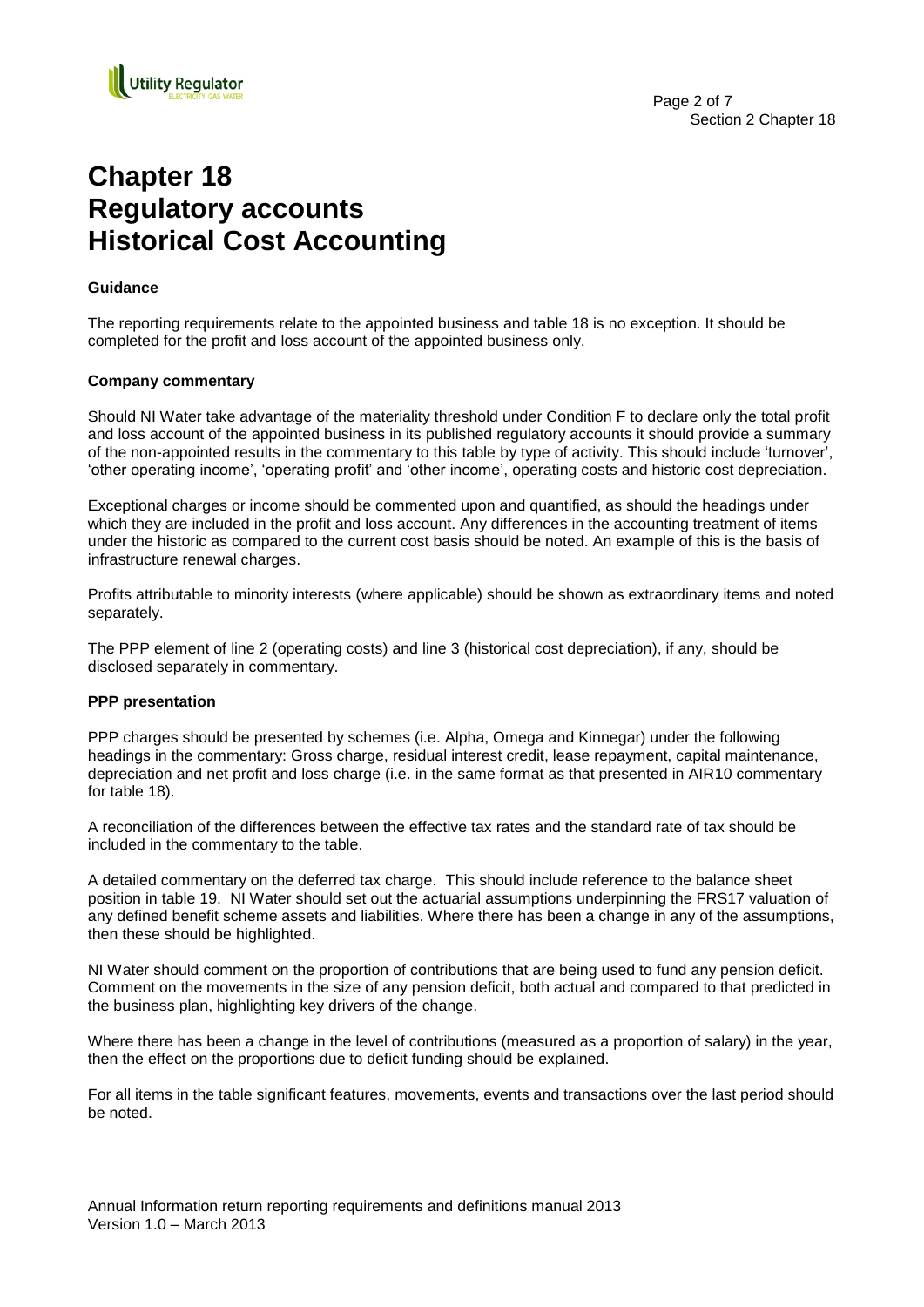

#### **Operating costs**

Line 2 relates to historic cost operating costs. A detailed breakdown should be presented for any cost components exceeding £5m and a supporting commentary provided. In addition, any PPP component should be presented separately along with a commentary detailing the breakdown of any PPP amounts. A reconciliation should be provided between the operating costs as reported in the regulatory historic cost accounts (line 2) and the regulatory current cost accounts (line 2 of table 20)

#### **Interest**

In its supporting commentary to table 18, NI Water should separately present the interest received and the interest paid. The relevant interest amounts should be separated into the following categories: PPP interest, loans and bank interest, pension and "other" interest. A breakdown should be provided of the amounts relating to other interest.

#### **Capitalisation of costs**

NI Water should describe the amounts and categories of costs capitalised from the profit and loss account: for example salaries and wages, overheads etc. The supporting commentary should describe the basis for this capitalisation.

#### **Comparison to PC10**

NI Water should compare outturn profit and loss elements as compared with PC10 projections, in the commentary, particularly with regard to operating costs and retained profits. In addition, NI Water should identify any amounts relating to un-appointed activities which have been excluded from the profit and loss account e.g. turnover, operating costs, etc.

#### **Financial reporting systems**

#### **System and controls**

NI Water should describe the financial reporting system used to generate data for the financial tables of the AIR. In addition, NI Water should provide a commentary detailing the costing system and additionally provide details of any developments and improvements made in the financial year. This should include an update of the development and implementation of relevant controls and an assessment of how effectively they are operating.

NI Water should highlight any significant internal control weaknesses identified during the year, including from internal audit findings, and their assessed impact plus details of processes implemented/ to be implemented to prevent such reoccurrences.

#### **Guidance to Auditors**

See "Auditors' guidance", parts A, "General procedures" and C, "Pensions".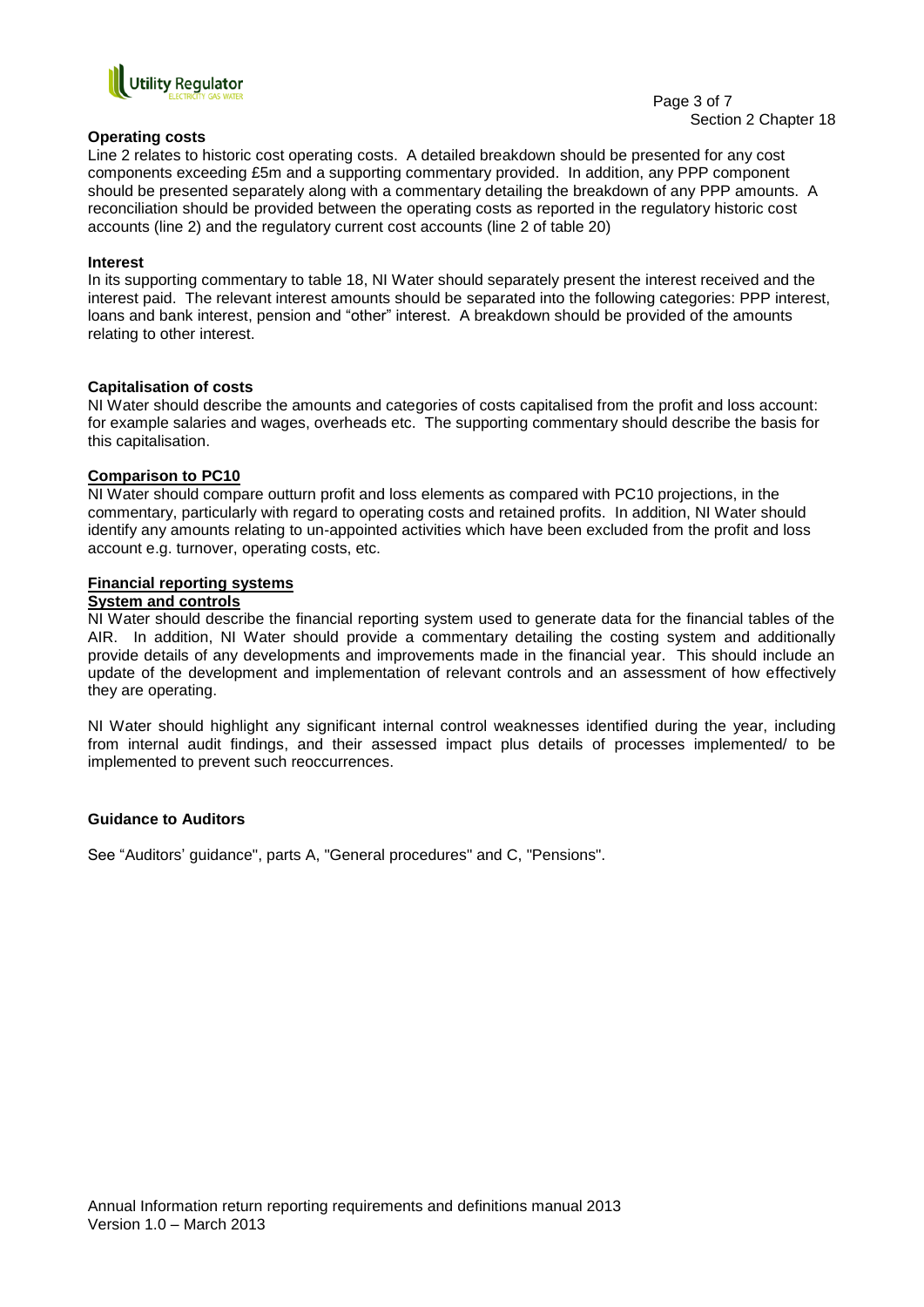

## **Table 18 line definitions**

|                        | Turnover                                                   | £m | 3d <sub>p</sub> |
|------------------------|------------------------------------------------------------|----|-----------------|
| <b>Definition</b>      | Total appointed business revenue.                          |    |                 |
| <b>Primary Purpose</b> | Informing relative performance and efficiency assessments. |    |                 |
| <b>Processing rule</b> | Input                                                      |    |                 |
| Responsibility         | <b>Regulatory Finance Team</b>                             |    |                 |

| ົ                      | Operating costs (excluding HCD)                                                                                                                    | £m | 3d <sub>p</sub> |
|------------------------|----------------------------------------------------------------------------------------------------------------------------------------------------|----|-----------------|
| <b>Definition</b>      | Historic cost operating costs including the infrastructure renewals<br>charge but excluding historic cost depreciation and extraordinary<br>items. |    |                 |
| <b>Primary Purpose</b> | Informing relative performance and efficiency assessments.                                                                                         |    |                 |
| <b>Processing rule</b> | Input (negative number)                                                                                                                            |    |                 |
| <b>Responsibility</b>  | <b>Regulatory Finance Team</b>                                                                                                                     |    |                 |

| 3                      | Historic cost depreciation                                  | £m | 3dp |
|------------------------|-------------------------------------------------------------|----|-----|
| <b>Definition</b>      | The depreciation charge on non-infrastructure assets in the |    |     |
|                        | historic cost accounts. This should include depreciation on |    |     |
|                        | intangible assets and should be net of grant amortisation.  |    |     |
| <b>Primary Purpose</b> | Informing relative performance and efficiency assessments.  |    |     |
| <b>Processing rule</b> | Input (negative number)                                     |    |     |
| <b>Responsibility</b>  | <b>Regulatory Finance Team</b>                              |    |     |

|                        | Operating income                                                                                                                                                                                                                                     | £m | 3dp |
|------------------------|------------------------------------------------------------------------------------------------------------------------------------------------------------------------------------------------------------------------------------------------------|----|-----|
| <b>Definition</b>      | Historic cost operating income includes profits or loss on disposal<br>of fixed assets; income arising from exceptional items should also<br>be included. Exceptional items are defined in paragraph 5 of FRS3<br>'Reporting financial performance'. |    |     |
| <b>Primary Purpose</b> | Informing relative performance and efficiency assessments.                                                                                                                                                                                           |    |     |
| <b>Processing rule</b> | Input (normally a positive number, but a loss on disposal should<br>be included as a negative number)                                                                                                                                                |    |     |
| <b>Responsibility</b>  | <b>Regulatory Finance Team</b>                                                                                                                                                                                                                       |    |     |

| -5                     | Operating profit                                           | £m | 3dp |
|------------------------|------------------------------------------------------------|----|-----|
| <b>Definition</b>      | Historic cost operating profit                             |    |     |
| <b>Primary Purpose</b> | Informing relative performance and efficiency assessments. |    |     |
| <b>Processing rule</b> | Calculated: sum of lines 1, 2, 3 and 4.                    |    |     |
| <b>Responsibility</b>  | <b>Regulatory Finance Team</b>                             |    |     |

| -6                     | Other income                                                                                                                                 | £m | 3dp |
|------------------------|----------------------------------------------------------------------------------------------------------------------------------------------|----|-----|
| <b>Definition</b>      | Includes rental income and income from investments (e.g. share<br>income); excludes net interest and profit on disposals on fixed<br>assets. |    |     |
| <b>Primary Purpose</b> | Informing relative performance and efficiency assessments.                                                                                   |    |     |
| <b>Processing rule</b> | Input: positive number                                                                                                                       |    |     |
| <b>Responsibility</b>  | <b>Regulatory Finance Team</b>                                                                                                               |    |     |

Annual Information return reporting requirements and definitions manual 2013 Version 1.0 – March 2013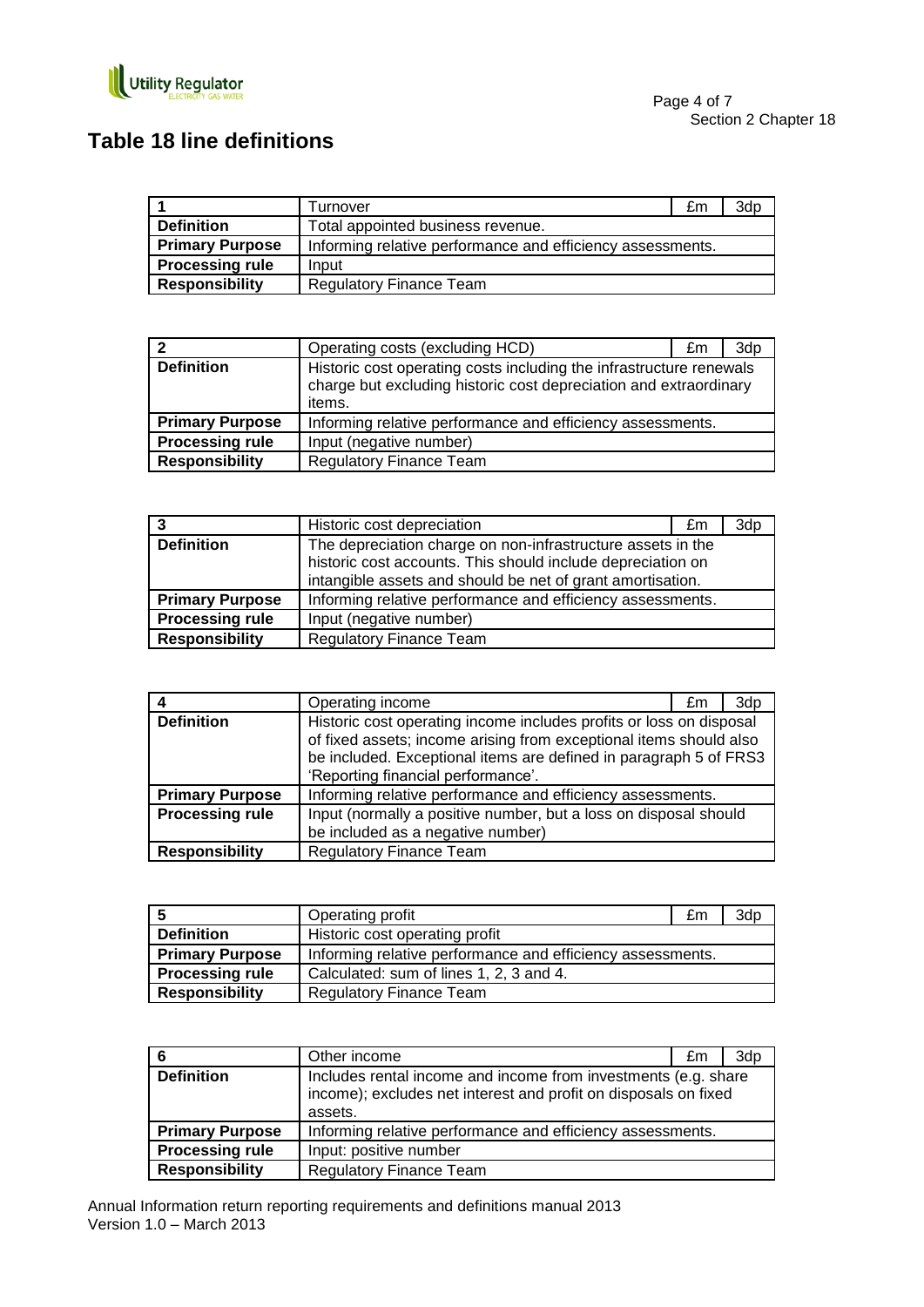

|                        | Net interest receivable less payable                       | £m | 3dp |
|------------------------|------------------------------------------------------------|----|-----|
| <b>Definition</b>      | Interest receivable less interest payable.                 |    |     |
| <b>Primary Purpose</b> | Informing relative performance and efficiency assessments. |    |     |
| <b>Processing rule</b> | Copied: table 18d line 12.                                 |    |     |
| <b>Responsibility</b>  | <b>Regulatory Finance Team</b>                             |    |     |

|                        | Profit on ordinary activities before taxation               | £m | 3dp |
|------------------------|-------------------------------------------------------------|----|-----|
| <b>Definition</b>      | Historic cost profit on ordinary activities before taxation |    |     |
| <b>Primary Purpose</b> | Informing relative performance and efficiency assessments.  |    |     |
| <b>Processing rule</b> | Calculated: sum of lines 5, 6 and 7.                        |    |     |
| <b>Responsibility</b>  | <b>Regulatory Finance Team</b>                              |    |     |

| 9                      | Current tax                                                                                                                                                                                                                         | £m | 3dp |
|------------------------|-------------------------------------------------------------------------------------------------------------------------------------------------------------------------------------------------------------------------------------|----|-----|
| <b>Definition</b>      | The current tax charge on profits from ordinary activities. This will<br>include mainstream corporation tax, income and other taxes. It<br>should exclude any deferred tax charge which is to be reported<br>separately in line 10. |    |     |
| <b>Primary Purpose</b> | Informing relative performance and efficiency assessments.                                                                                                                                                                          |    |     |
| <b>Processing rule</b> | Input: positive number for tax credit, negative number for tax<br>charge.                                                                                                                                                           |    |     |
| <b>Responsibility</b>  | <b>Regulatory Finance Team</b>                                                                                                                                                                                                      |    |     |

| 10                     | Deferred tax                                                   | £m | 3dp |
|------------------------|----------------------------------------------------------------|----|-----|
| <b>Definition</b>      | The deferred tax charge.                                       |    |     |
| <b>Primary Purpose</b> | Informing relative performance and efficiency assessments.     |    |     |
| <b>Processing rule</b> | Input: positive number for tax credit, negative number for tax |    |     |
|                        | charge.                                                        |    |     |
| <b>Responsibility</b>  | <b>Regulatory Finance Team</b>                                 |    |     |

| 11                     | Profit on ordinary activities after taxation                | £m | 3dp |
|------------------------|-------------------------------------------------------------|----|-----|
| <b>Definition</b>      | Historic cost profit on ordinary activities after taxation. |    |     |
| <b>Primary Purpose</b> | Informing relative performance and efficiency assessments.  |    |     |
| <b>Processing rule</b> | Calculated: sum of lines 8, 9 and 10.                       |    |     |
| <b>Responsibility</b>  | <b>Regulatory Finance Team</b>                              |    |     |

| 12                     | Extraordinary items                                                     | £m | 3dp |
|------------------------|-------------------------------------------------------------------------|----|-----|
| <b>Definition</b>      | The sum of:                                                             |    |     |
|                        | extraordinary items (after tax), as defined by UKGAAP; and<br>$\bullet$ |    |     |
|                        | profits/losses attributable to minority interests.<br>$\bullet$         |    |     |
| <b>Primary Purpose</b> | Informing relative performance and efficiency assessments.              |    |     |
| <b>Processing rule</b> | Input: positive for a credit, negative for a charge.                    |    |     |
| <b>Responsibility</b>  | <b>Regulatory Finance Team</b>                                          |    |     |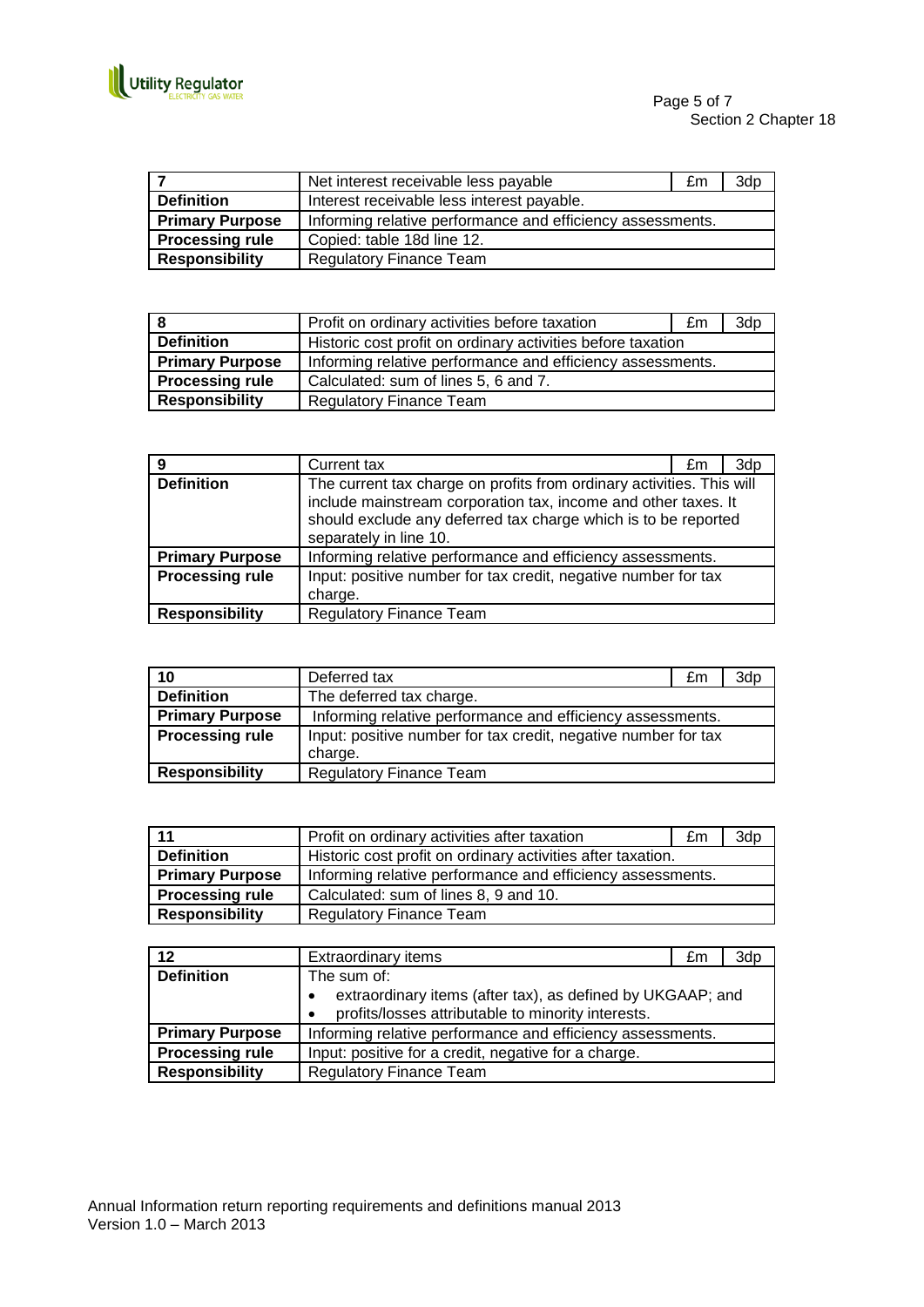

| 13                     | Profit for the year                                           | £m | 3dp |
|------------------------|---------------------------------------------------------------|----|-----|
| <b>Definition</b>      | Historic cost profit for the year.                            |    |     |
|                        | Note: To be shown after taxation and extraordinary items, but |    |     |
|                        | before deduction of dividends.                                |    |     |
| <b>Primary Purpose</b> | Informing relative performance and efficiency assessments.    |    |     |
| <b>Processing rule</b> | Calculated: sum of lines 11 and 12.                           |    |     |
| <b>Responsibility</b>  | <b>Regulatory Finance Team</b>                                |    |     |

| 14                     | <b>Dividends</b>                                           | £m | 3dp |
|------------------------|------------------------------------------------------------|----|-----|
| <b>Definition</b>      | Total dividends                                            |    |     |
| <b>Primary Purpose</b> | Informing relative performance and efficiency assessments. |    |     |
| <b>Processing rule</b> | Copied: table 18d line 3.                                  |    |     |
| <b>Responsibility</b>  | <b>Regulatory Finance Team</b>                             |    |     |

| 15                     | Retained profit for the year                               | £m | 3dp |
|------------------------|------------------------------------------------------------|----|-----|
| <b>Definition</b>      | Total historic cost retained profit for the year           |    |     |
| <b>Primary Purpose</b> | Informing relative performance and efficiency assessments. |    |     |
| <b>Processing rule</b> | Calculated: sum of lines 13 and 14.                        |    |     |
| <b>Responsibility</b>  | <b>Regulatory Finance Team</b>                             |    |     |